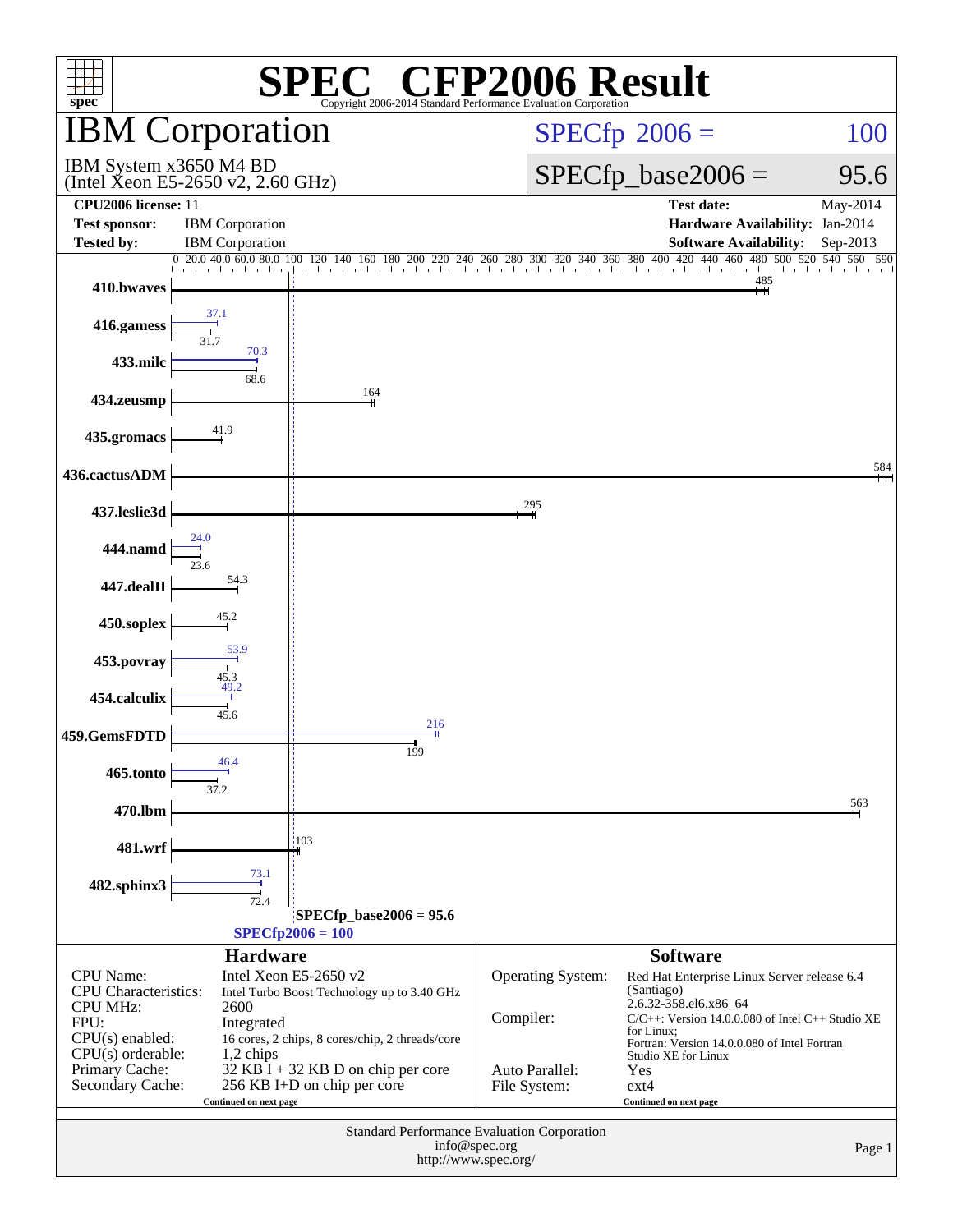

## IBM Corporation

### IBM System x3650 M4 BD

(Intel Xeon E5-2650 v2, 2.60 GHz)

### $SPECfp2006 = 100$  $SPECfp2006 = 100$

### $SPECfp\_base2006 = 95.6$

| <b>CPU2006 license: 11</b>                                                 |                                                                                                                                  |                                                                                    | <b>Test date:</b><br>May-2014                              |
|----------------------------------------------------------------------------|----------------------------------------------------------------------------------------------------------------------------------|------------------------------------------------------------------------------------|------------------------------------------------------------|
| <b>Test sponsor:</b>                                                       | <b>IBM</b> Corporation                                                                                                           | Hardware Availability: Jan-2014                                                    |                                                            |
| <b>Tested by:</b>                                                          | <b>IBM</b> Corporation                                                                                                           |                                                                                    | <b>Software Availability:</b><br>$Sep-2013$                |
| L3 Cache:<br>Other Cache:<br>Memory:<br>Disk Subsystem:<br>Other Hardware: | $20 \text{ MB I+D}$ on chip per chip<br>None<br>256 GB (16 x 16 GB 2Rx4 PC3-14900R-13, ECC)<br>1 x 500 GB SATA, 7200 RPM<br>None | <b>System State:</b><br><b>Base Pointers:</b><br>Peak Pointers:<br>Other Software: | Run level 3 (multi-user)<br>64-bit<br>$32/64$ -bit<br>None |

| <b>Results Table</b>   |                                                                                                          |              |                |       |                |       |                |              |                |              |                |              |
|------------------------|----------------------------------------------------------------------------------------------------------|--------------|----------------|-------|----------------|-------|----------------|--------------|----------------|--------------|----------------|--------------|
|                        | <b>Base</b>                                                                                              |              |                |       | <b>Peak</b>    |       |                |              |                |              |                |              |
| <b>Benchmark</b>       | <b>Seconds</b>                                                                                           | <b>Ratio</b> | <b>Seconds</b> | Ratio | <b>Seconds</b> | Ratio | <b>Seconds</b> | <b>Ratio</b> | <b>Seconds</b> | <b>Ratio</b> | <b>Seconds</b> | <b>Ratio</b> |
| 410.bwayes             | 28.4                                                                                                     | 478          | 27.8           | 488   | 28.0           | 485   | 28.4           | 478          | 27.8           | 488          | 28.0           | 485          |
| 416.gamess             | 616                                                                                                      | 31.8         | 618            | 31.7  | 618            | 31.7  | 529            | 37.0         | 528            | 37.1         | 528            | 37.1         |
| $433$ .milc            | 134                                                                                                      | 68.6         | 132            | 69.4  | 134            | 68.6  | 131            | 70.3         | 133            | 69.3         | 131            | 70.3         |
| $434$ . zeusmp         | 55.6                                                                                                     | 164          | 55.0           | 165   | 55.6           | 164   | 55.6           | 164          | 55.0           | 165          | 55.6           | <u>164</u>   |
| $435.$ gromacs         | 176                                                                                                      | 40.6         | 171            | 41.9  | 171            | 41.9  | 176            | 40.6         | 171            | 41.9         | 171            | 41.9         |
| 436.cactusADM          | 20.5                                                                                                     | 584          | 20.3           | 590   | 20.7           | 578   | 20.5           | 584          | 20.3           | 590          | 20.7           | 578          |
| 437.leslie3d           | 31.8                                                                                                     | 295          | 31.6           | 297   | 33.2           | 283   | 31.8           | 295          | 31.6           | 297          | 33.2           | 283          |
| 444.namd               | 340                                                                                                      | 23.6         | 341            | 23.5  | 340            | 23.6  | 334            | 24.0         | 334            | 24.0         | 334            | 24.0         |
| $ 447 \text{.}$ dealII | 211                                                                                                      | 54.3         | 211            | 54.3  | 211            | 54.3  | 211            | 54.3         | 211            | 54.3         | 211            | 54.3         |
| $450$ .soplex          | 184                                                                                                      | 45.2         | 182            | 45.7  | 185            | 45.1  | 184            | 45.2         | 182            | 45.7         | 185            | 45.1         |
| $453$ .povray          | 117                                                                                                      | 45.3         | 118            | 45.2  | 117            | 45.3  | 98.7           | 53.9         | 98.7           | 53.9         | 98.8           | 53.8         |
| $ 454$ .calculix       | 181                                                                                                      | 45.7         | 181            | 45.6  | 181            | 45.5  | 168            | 49.2         | 167            | 49.3         | 170            | 48.6         |
| 459.GemsFDTD           | 53.0                                                                                                     | 200          | 53.2           | 199   | 53.4           | 199   | 48.7           | 218          | 49.1           | 216          | 49.3           | 215          |
| $465$ .tonto           | 264                                                                                                      | 37.3         | 266            | 37.0  | 264            | 37.2  | 213            | 46.2         | 212            | 46.4         | 212            | 46.4         |
| 470.1bm                | 24.4                                                                                                     | 563          | 24.6           | 558   | 24.4           | 563   | 24.4           | 563          | 24.6           | 558          | 24.4           | 563          |
| 481.wrf                | 108                                                                                                      | 103          | 108            | 103   | 107            | 105   | 108            | 103          | 108            | 103          | 107            | 105          |
| $482$ .sphinx $3$      | 270                                                                                                      | 72.3         | 269            | 72.4  | 268            | 72.6  | 267            | 73.0         | 267            | 73.1         | 266            | 73.4         |
|                        | Results appear in the order in which they were run. Bold underlined text indicates a median measurement. |              |                |       |                |       |                |              |                |              |                |              |

### **[Operating System Notes](http://www.spec.org/auto/cpu2006/Docs/result-fields.html#OperatingSystemNotes)**

 Stack size set to unlimited using "ulimit -s unlimited" Zone reclaim mode enabled with: echo 1 > /proc/sys/vm/zone\_reclaim\_mode Intel Idle Driver disabled with the following Linux kernel parameter in /etc/grub.conf: intel\_idle.max\_cstate=0

### **[Platform Notes](http://www.spec.org/auto/cpu2006/Docs/result-fields.html#PlatformNotes)**

 BIOS setting: Operating Mode set to Maximum Performance Sysinfo program /home/SPECcpu-20140116-ic14.0/config/sysinfo.rev6818 \$Rev: 6818 \$ \$Date:: 2012-07-17 #\$ e86d102572650a6e4d596a3cee98f191 running on x3650M4BD Fri May 2 23:42:47 2014

Continued on next page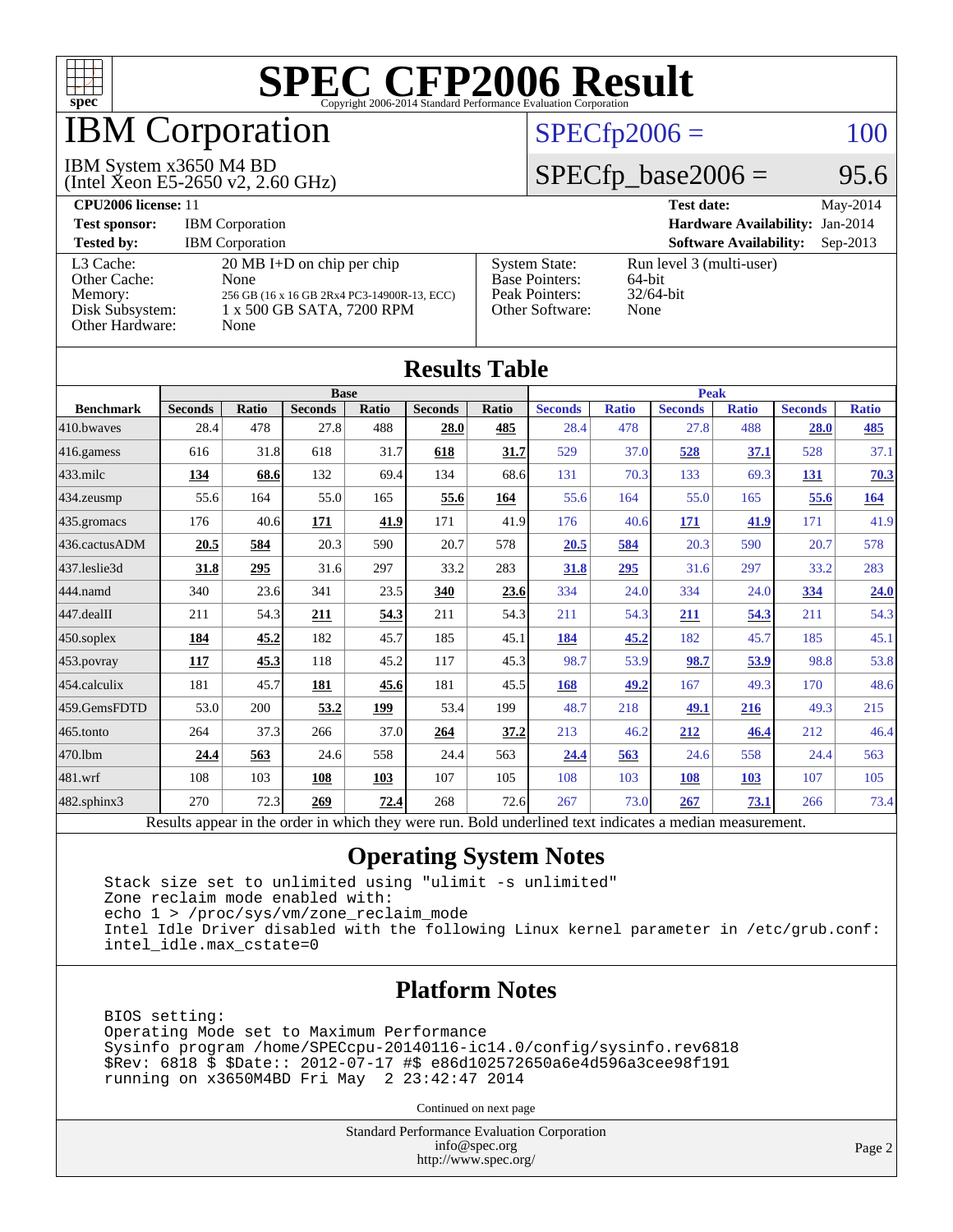

IBM Corporation

 $SPECfp2006 = 100$  $SPECfp2006 = 100$ 

(Intel Xeon E5-2650 v2, 2.60 GHz) IBM System x3650 M4 BD

 $SPECTp\_base2006 = 95.6$ 

**[Test sponsor:](http://www.spec.org/auto/cpu2006/Docs/result-fields.html#Testsponsor)** IBM Corporation **[Hardware Availability:](http://www.spec.org/auto/cpu2006/Docs/result-fields.html#HardwareAvailability)** Jan-2014

**[CPU2006 license:](http://www.spec.org/auto/cpu2006/Docs/result-fields.html#CPU2006license)** 11 **[Test date:](http://www.spec.org/auto/cpu2006/Docs/result-fields.html#Testdate)** May-2014 **[Tested by:](http://www.spec.org/auto/cpu2006/Docs/result-fields.html#Testedby)** IBM Corporation **[Software Availability:](http://www.spec.org/auto/cpu2006/Docs/result-fields.html#SoftwareAvailability)** Sep-2013

### **[Platform Notes \(Continued\)](http://www.spec.org/auto/cpu2006/Docs/result-fields.html#PlatformNotes)**

| This section contains SUT (System Under Test) info as seen by<br>some common utilities. To remove or add to this section, see:<br>http://www.spec.org/cpu2006/Docs/config.html#sysinfo                                                                                                                                                                                                                                                   |  |  |  |  |  |  |  |
|------------------------------------------------------------------------------------------------------------------------------------------------------------------------------------------------------------------------------------------------------------------------------------------------------------------------------------------------------------------------------------------------------------------------------------------|--|--|--|--|--|--|--|
| From /proc/cpuinfo<br>model name: $Intel(R)$ Xeon(R) CPU E5-2650 v2 @ 2.60GHz<br>2 "physical id"s (chips)<br>32 "processors"<br>cores, siblings (Caution: counting these is hw and system dependent.<br>The<br>following excerpts from /proc/cpuinfo might not be reliable. Use with<br>caution.)<br>cpu cores $: 8$<br>siblings : 16<br>physical 0: cores 0 1 2 3 4 5 6 7<br>physical 1: cores 0 1 2 3 4 5 6 7<br>cache size : 20480 KB |  |  |  |  |  |  |  |
| From /proc/meminfo<br>MemTotal:<br>264612216 kB<br>HugePages_Total:<br>$\Omega$<br>Hugepagesize: 2048 kB                                                                                                                                                                                                                                                                                                                                 |  |  |  |  |  |  |  |
| /usr/bin/lsb_release -d<br>Red Hat Enterprise Linux Server release 6.4 (Santiago)                                                                                                                                                                                                                                                                                                                                                        |  |  |  |  |  |  |  |
| From /etc/*release* /etc/*version*<br>redhat-release: Red Hat Enterprise Linux Server release 6.4 (Santiago)<br>system-release: Red Hat Enterprise Linux Server release 6.4 (Santiago)<br>system-release-cpe: cpe:/o:redhat:enterprise_linux:6server:ga:server                                                                                                                                                                           |  |  |  |  |  |  |  |
| uname $-a$ :<br>Linux x3650M4BD 2.6.32-358.el6.x86_64 #1 SMP Tue Jan 29 11:47:41 EST 2013<br>x86_64 x86_64 x86_64 GNU/Linux                                                                                                                                                                                                                                                                                                              |  |  |  |  |  |  |  |
| run-level 3 Apr 29 14:17                                                                                                                                                                                                                                                                                                                                                                                                                 |  |  |  |  |  |  |  |
| SPEC is set to: /home/SPECcpu-20140116-ic14.0<br>Size Used Avail Use% Mounted on<br>Filesystem<br>Type<br>/dev/mapper/vg_x3650m4bd-lv_home<br>404G 71G 313G 19% / home<br>ext4                                                                                                                                                                                                                                                           |  |  |  |  |  |  |  |
| Additional information from dmidecode:<br>BIOS IBM - [YOE103BUS-1.10]- 02/14/2014<br>Memory:<br>16x Samsung M393B2G70QH0-CMA 16 GB 1867 MHz 2 rank                                                                                                                                                                                                                                                                                       |  |  |  |  |  |  |  |
| (End of data from sysinfo program)                                                                                                                                                                                                                                                                                                                                                                                                       |  |  |  |  |  |  |  |
|                                                                                                                                                                                                                                                                                                                                                                                                                                          |  |  |  |  |  |  |  |
| Standard Darformange Evaluation Compration                                                                                                                                                                                                                                                                                                                                                                                               |  |  |  |  |  |  |  |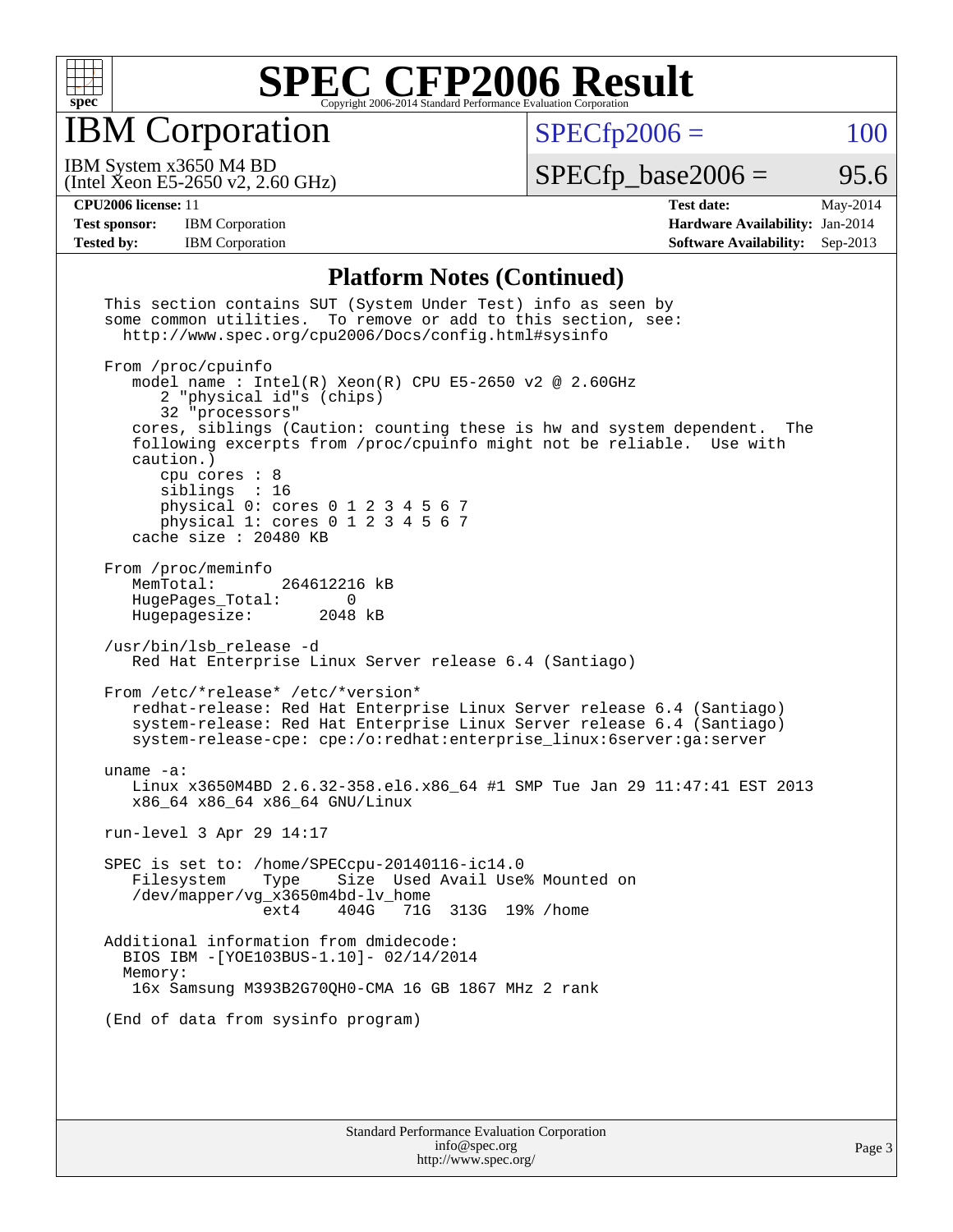

### IBM Corporation

 $SPECTp2006 = 100$ 

(Intel Xeon E5-2650 v2, 2.60 GHz) IBM System x3650 M4 BD

 $SPECfp\_base2006 = 95.6$ 

**[Test sponsor:](http://www.spec.org/auto/cpu2006/Docs/result-fields.html#Testsponsor)** IBM Corporation **[Hardware Availability:](http://www.spec.org/auto/cpu2006/Docs/result-fields.html#HardwareAvailability)** Jan-2014

**[CPU2006 license:](http://www.spec.org/auto/cpu2006/Docs/result-fields.html#CPU2006license)** 11 **[Test date:](http://www.spec.org/auto/cpu2006/Docs/result-fields.html#Testdate)** May-2014 **[Tested by:](http://www.spec.org/auto/cpu2006/Docs/result-fields.html#Testedby)** IBM Corporation **[Software Availability:](http://www.spec.org/auto/cpu2006/Docs/result-fields.html#SoftwareAvailability)** Sep-2013

### **[General Notes](http://www.spec.org/auto/cpu2006/Docs/result-fields.html#GeneralNotes)**

Environment variables set by runspec before the start of the run: KMP AFFINITY = "granularity=fine, compact,  $1,0$ " LD\_LIBRARY\_PATH = "/home/SPECcpu-20140116-ic14.0/libs/32:/home/SPECcpu-20140116-ic14.0/libs/64:/home/SPECcpu-20140116-ic14.0/sh" OMP\_NUM\_THREADS = "16"

 Binaries compiled on a system with 1x Core i7-860 CPU + 8GB memory using RedHat EL 6.4 Transparent Huge Pages enabled with: echo always > /sys/kernel/mm/redhat\_transparent\_hugepage/enabled runspec command invoked through numactl i.e.: numactl --interleave=all runspec <etc>

**[Base Compiler Invocation](http://www.spec.org/auto/cpu2006/Docs/result-fields.html#BaseCompilerInvocation)**

[C benchmarks](http://www.spec.org/auto/cpu2006/Docs/result-fields.html#Cbenchmarks):  $\text{icc}$   $-\text{m64}$ 

[C++ benchmarks:](http://www.spec.org/auto/cpu2006/Docs/result-fields.html#CXXbenchmarks) [icpc -m64](http://www.spec.org/cpu2006/results/res2014q3/cpu2006-20140611-29866.flags.html#user_CXXbase_intel_icpc_64bit_bedb90c1146cab66620883ef4f41a67e)

[Fortran benchmarks](http://www.spec.org/auto/cpu2006/Docs/result-fields.html#Fortranbenchmarks): [ifort -m64](http://www.spec.org/cpu2006/results/res2014q3/cpu2006-20140611-29866.flags.html#user_FCbase_intel_ifort_64bit_ee9d0fb25645d0210d97eb0527dcc06e)

[Benchmarks using both Fortran and C](http://www.spec.org/auto/cpu2006/Docs/result-fields.html#BenchmarksusingbothFortranandC): [icc -m64](http://www.spec.org/cpu2006/results/res2014q3/cpu2006-20140611-29866.flags.html#user_CC_FCbase_intel_icc_64bit_0b7121f5ab7cfabee23d88897260401c) [ifort -m64](http://www.spec.org/cpu2006/results/res2014q3/cpu2006-20140611-29866.flags.html#user_CC_FCbase_intel_ifort_64bit_ee9d0fb25645d0210d97eb0527dcc06e)

### **[Base Portability Flags](http://www.spec.org/auto/cpu2006/Docs/result-fields.html#BasePortabilityFlags)**

| 410.bwaves: -DSPEC CPU LP64                 |                                                                |
|---------------------------------------------|----------------------------------------------------------------|
| 416.gamess: -DSPEC_CPU_LP64                 |                                                                |
| 433.milc: -DSPEC CPU LP64                   |                                                                |
| 434.zeusmp: - DSPEC_CPU_LP64                |                                                                |
| 435.gromacs: -DSPEC_CPU_LP64 -nofor_main    |                                                                |
| 436.cactusADM: -DSPEC CPU LP64 -nofor main  |                                                                |
| 437.leslie3d: -DSPEC CPU LP64               |                                                                |
| 444.namd: -DSPEC CPU LP64                   |                                                                |
| 447.dealII: -DSPEC_CPU LP64                 |                                                                |
| 450.soplex: -DSPEC_CPU_LP64                 |                                                                |
| 453.povray: -DSPEC CPU LP64                 |                                                                |
| 454.calculix: - DSPEC CPU LP64 - nofor main |                                                                |
| 459. GemsFDTD: - DSPEC CPU LP64             |                                                                |
| 465.tonto: - DSPEC CPU LP64                 |                                                                |
| 470.1bm: - DSPEC CPU LP64                   |                                                                |
|                                             | 481.wrf: -DSPEC CPU_LP64 -DSPEC_CPU_CASE_FLAG -DSPEC_CPU_LINUX |
| 482.sphinx3: -DSPEC_CPU_LP64                |                                                                |
|                                             |                                                                |

| <b>Standard Performance Evaluation Corporation</b> |
|----------------------------------------------------|
| info@spec.org                                      |
| http://www.spec.org/                               |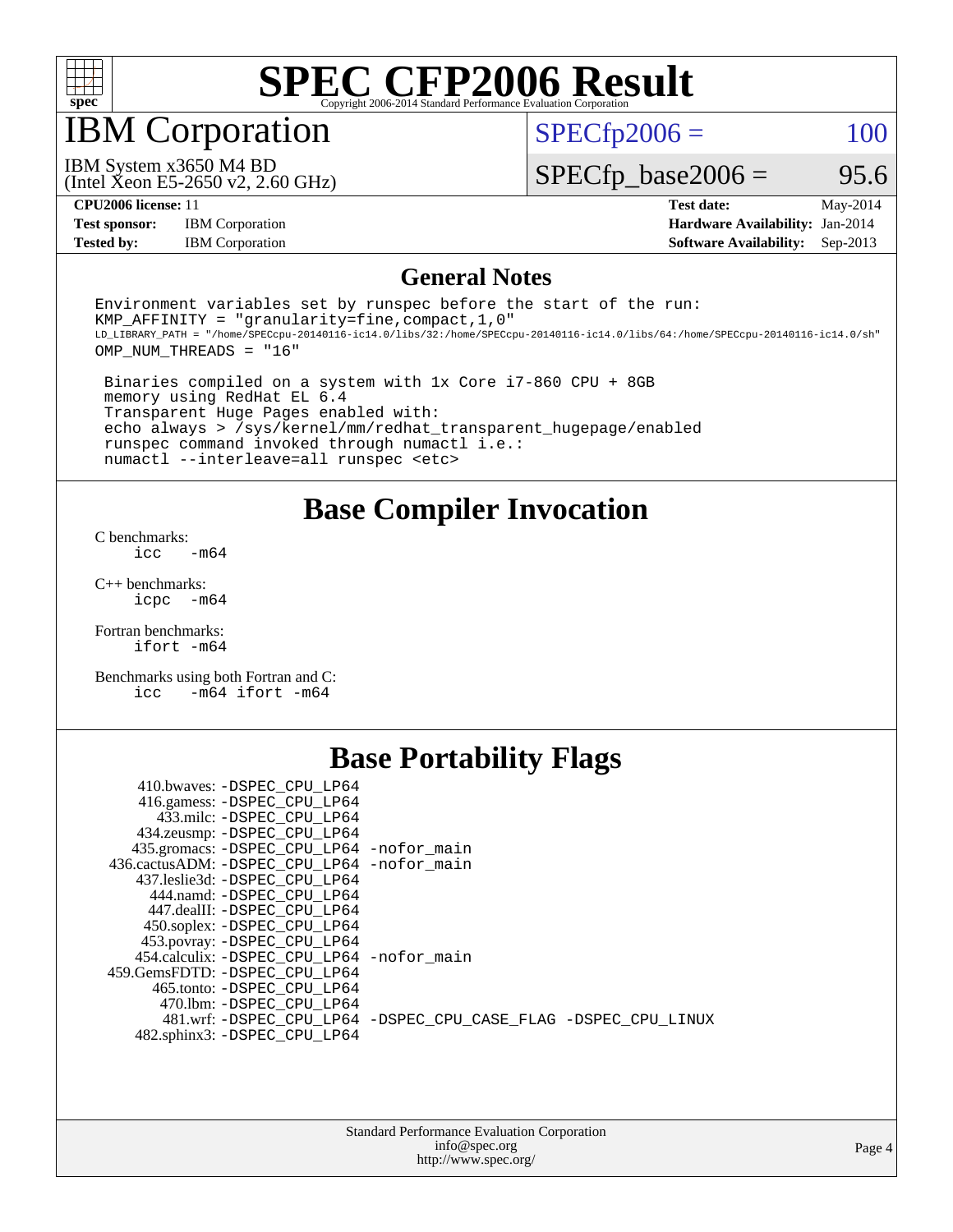

### IBM Corporation

 $SPECfp2006 = 100$  $SPECfp2006 = 100$ 

IBM System x3650 M4 BD

 $SPECTp\_base2006 = 95.6$ 

(Intel Xeon E5-2650 v2, 2.60 GHz)

| <b>Test sponsor:</b> | <b>IBM</b> Corporation |
|----------------------|------------------------|
| <b>Tested by:</b>    | <b>IBM</b> Corporation |

**[CPU2006 license:](http://www.spec.org/auto/cpu2006/Docs/result-fields.html#CPU2006license)** 11 **[Test date:](http://www.spec.org/auto/cpu2006/Docs/result-fields.html#Testdate)** May-2014 **[Hardware Availability:](http://www.spec.org/auto/cpu2006/Docs/result-fields.html#HardwareAvailability)** Jan-2014 **[Software Availability:](http://www.spec.org/auto/cpu2006/Docs/result-fields.html#SoftwareAvailability)** Sep-2013

### **[Base Optimization Flags](http://www.spec.org/auto/cpu2006/Docs/result-fields.html#BaseOptimizationFlags)**

[C benchmarks](http://www.spec.org/auto/cpu2006/Docs/result-fields.html#Cbenchmarks): [-xAVX](http://www.spec.org/cpu2006/results/res2014q3/cpu2006-20140611-29866.flags.html#user_CCbase_f-xAVX) [-ipo](http://www.spec.org/cpu2006/results/res2014q3/cpu2006-20140611-29866.flags.html#user_CCbase_f-ipo) [-O3](http://www.spec.org/cpu2006/results/res2014q3/cpu2006-20140611-29866.flags.html#user_CCbase_f-O3) [-no-prec-div](http://www.spec.org/cpu2006/results/res2014q3/cpu2006-20140611-29866.flags.html#user_CCbase_f-no-prec-div) [-parallel](http://www.spec.org/cpu2006/results/res2014q3/cpu2006-20140611-29866.flags.html#user_CCbase_f-parallel) [-opt-prefetch](http://www.spec.org/cpu2006/results/res2014q3/cpu2006-20140611-29866.flags.html#user_CCbase_f-opt-prefetch) [-ansi-alias](http://www.spec.org/cpu2006/results/res2014q3/cpu2006-20140611-29866.flags.html#user_CCbase_f-ansi-alias) [C++ benchmarks:](http://www.spec.org/auto/cpu2006/Docs/result-fields.html#CXXbenchmarks) [-xAVX](http://www.spec.org/cpu2006/results/res2014q3/cpu2006-20140611-29866.flags.html#user_CXXbase_f-xAVX) [-ipo](http://www.spec.org/cpu2006/results/res2014q3/cpu2006-20140611-29866.flags.html#user_CXXbase_f-ipo) [-O3](http://www.spec.org/cpu2006/results/res2014q3/cpu2006-20140611-29866.flags.html#user_CXXbase_f-O3) [-no-prec-div](http://www.spec.org/cpu2006/results/res2014q3/cpu2006-20140611-29866.flags.html#user_CXXbase_f-no-prec-div) [-opt-prefetch](http://www.spec.org/cpu2006/results/res2014q3/cpu2006-20140611-29866.flags.html#user_CXXbase_f-opt-prefetch) [-ansi-alias](http://www.spec.org/cpu2006/results/res2014q3/cpu2006-20140611-29866.flags.html#user_CXXbase_f-ansi-alias)

[Fortran benchmarks](http://www.spec.org/auto/cpu2006/Docs/result-fields.html#Fortranbenchmarks):

[-xAVX](http://www.spec.org/cpu2006/results/res2014q3/cpu2006-20140611-29866.flags.html#user_FCbase_f-xAVX) [-ipo](http://www.spec.org/cpu2006/results/res2014q3/cpu2006-20140611-29866.flags.html#user_FCbase_f-ipo) [-O3](http://www.spec.org/cpu2006/results/res2014q3/cpu2006-20140611-29866.flags.html#user_FCbase_f-O3) [-no-prec-div](http://www.spec.org/cpu2006/results/res2014q3/cpu2006-20140611-29866.flags.html#user_FCbase_f-no-prec-div) [-parallel](http://www.spec.org/cpu2006/results/res2014q3/cpu2006-20140611-29866.flags.html#user_FCbase_f-parallel) [-opt-prefetch](http://www.spec.org/cpu2006/results/res2014q3/cpu2006-20140611-29866.flags.html#user_FCbase_f-opt-prefetch)

[Benchmarks using both Fortran and C](http://www.spec.org/auto/cpu2006/Docs/result-fields.html#BenchmarksusingbothFortranandC): [-xAVX](http://www.spec.org/cpu2006/results/res2014q3/cpu2006-20140611-29866.flags.html#user_CC_FCbase_f-xAVX) [-ipo](http://www.spec.org/cpu2006/results/res2014q3/cpu2006-20140611-29866.flags.html#user_CC_FCbase_f-ipo) [-O3](http://www.spec.org/cpu2006/results/res2014q3/cpu2006-20140611-29866.flags.html#user_CC_FCbase_f-O3) [-no-prec-div](http://www.spec.org/cpu2006/results/res2014q3/cpu2006-20140611-29866.flags.html#user_CC_FCbase_f-no-prec-div) [-parallel](http://www.spec.org/cpu2006/results/res2014q3/cpu2006-20140611-29866.flags.html#user_CC_FCbase_f-parallel) [-opt-prefetch](http://www.spec.org/cpu2006/results/res2014q3/cpu2006-20140611-29866.flags.html#user_CC_FCbase_f-opt-prefetch) [-ansi-alias](http://www.spec.org/cpu2006/results/res2014q3/cpu2006-20140611-29866.flags.html#user_CC_FCbase_f-ansi-alias)

### **[Peak Compiler Invocation](http://www.spec.org/auto/cpu2006/Docs/result-fields.html#PeakCompilerInvocation)**

[C benchmarks](http://www.spec.org/auto/cpu2006/Docs/result-fields.html#Cbenchmarks):  $\text{icc}$   $-\text{m64}$ 

[C++ benchmarks:](http://www.spec.org/auto/cpu2006/Docs/result-fields.html#CXXbenchmarks) [icpc -m64](http://www.spec.org/cpu2006/results/res2014q3/cpu2006-20140611-29866.flags.html#user_CXXpeak_intel_icpc_64bit_bedb90c1146cab66620883ef4f41a67e)

[Fortran benchmarks](http://www.spec.org/auto/cpu2006/Docs/result-fields.html#Fortranbenchmarks): [ifort -m64](http://www.spec.org/cpu2006/results/res2014q3/cpu2006-20140611-29866.flags.html#user_FCpeak_intel_ifort_64bit_ee9d0fb25645d0210d97eb0527dcc06e)

[Benchmarks using both Fortran and C](http://www.spec.org/auto/cpu2006/Docs/result-fields.html#BenchmarksusingbothFortranandC): [icc -m64](http://www.spec.org/cpu2006/results/res2014q3/cpu2006-20140611-29866.flags.html#user_CC_FCpeak_intel_icc_64bit_0b7121f5ab7cfabee23d88897260401c) [ifort -m64](http://www.spec.org/cpu2006/results/res2014q3/cpu2006-20140611-29866.flags.html#user_CC_FCpeak_intel_ifort_64bit_ee9d0fb25645d0210d97eb0527dcc06e)

### **[Peak Portability Flags](http://www.spec.org/auto/cpu2006/Docs/result-fields.html#PeakPortabilityFlags)**

Same as Base Portability Flags

### **[Peak Optimization Flags](http://www.spec.org/auto/cpu2006/Docs/result-fields.html#PeakOptimizationFlags)**

[C benchmarks](http://www.spec.org/auto/cpu2006/Docs/result-fields.html#Cbenchmarks):

 433.milc: [-xAVX](http://www.spec.org/cpu2006/results/res2014q3/cpu2006-20140611-29866.flags.html#user_peakPASS2_CFLAGSPASS2_LDFLAGS433_milc_f-xAVX)(pass 2) [-prof-gen](http://www.spec.org/cpu2006/results/res2014q3/cpu2006-20140611-29866.flags.html#user_peakPASS1_CFLAGSPASS1_LDFLAGS433_milc_prof_gen_e43856698f6ca7b7e442dfd80e94a8fc)(pass 1) [-ipo](http://www.spec.org/cpu2006/results/res2014q3/cpu2006-20140611-29866.flags.html#user_peakPASS2_CFLAGSPASS2_LDFLAGS433_milc_f-ipo)(pass 2) [-O3](http://www.spec.org/cpu2006/results/res2014q3/cpu2006-20140611-29866.flags.html#user_peakPASS2_CFLAGSPASS2_LDFLAGS433_milc_f-O3)(pass 2) [-no-prec-div](http://www.spec.org/cpu2006/results/res2014q3/cpu2006-20140611-29866.flags.html#user_peakPASS2_CFLAGSPASS2_LDFLAGS433_milc_f-no-prec-div)(pass 2) [-prof-use](http://www.spec.org/cpu2006/results/res2014q3/cpu2006-20140611-29866.flags.html#user_peakPASS2_CFLAGSPASS2_LDFLAGS433_milc_prof_use_bccf7792157ff70d64e32fe3e1250b55)(pass 2) [-auto-ilp32](http://www.spec.org/cpu2006/results/res2014q3/cpu2006-20140611-29866.flags.html#user_peakCOPTIMIZE433_milc_f-auto-ilp32) [-ansi-alias](http://www.spec.org/cpu2006/results/res2014q3/cpu2006-20140611-29866.flags.html#user_peakCOPTIMIZE433_milc_f-ansi-alias)

 $470$ .lbm: basepeak = yes

```
 482.sphinx3: -xAVX -ipo -O3 -no-prec-div -unroll2 -ansi-alias
         -parallel
```
Continued on next page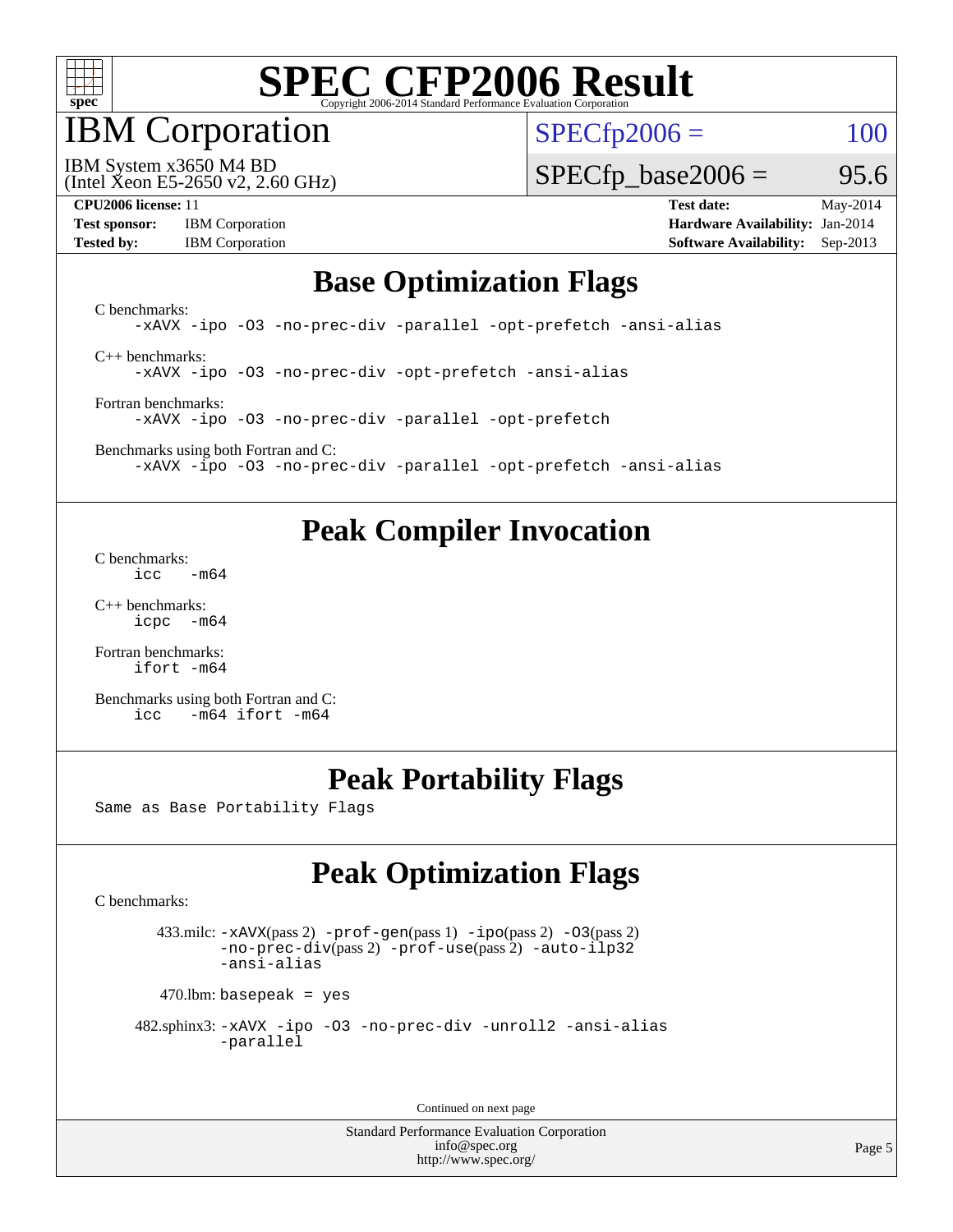

**BM** Corporation

 $SPECfp2006 = 100$  $SPECfp2006 = 100$ 

(Intel Xeon E5-2650 v2, 2.60 GHz) IBM System x3650 M4 BD

 $SPECTp\_base2006 =$  95.6

| <b>Test sponsor:</b> | <b>IBM</b> Corporation |
|----------------------|------------------------|
| <b>Tested by:</b>    | <b>IBM</b> Corporation |

**[CPU2006 license:](http://www.spec.org/auto/cpu2006/Docs/result-fields.html#CPU2006license)** 11 **[Test date:](http://www.spec.org/auto/cpu2006/Docs/result-fields.html#Testdate)** May-2014 **[Hardware Availability:](http://www.spec.org/auto/cpu2006/Docs/result-fields.html#HardwareAvailability)** Jan-2014 **[Software Availability:](http://www.spec.org/auto/cpu2006/Docs/result-fields.html#SoftwareAvailability)** Sep-2013

### **[Peak Optimization Flags \(Continued\)](http://www.spec.org/auto/cpu2006/Docs/result-fields.html#PeakOptimizationFlags)**

```
C++ benchmarks: 
        444.namd: -xAVX(pass 2) -prof-gen(pass 1) -ipo(pass 2) -O3(pass 2)
                -no-prec-div(pass 2) -prof-use(pass 2) -fno-alias
                -auto-ilp32
       447.dealII: basepeak = yes
      450.soplex: basepeak = yes
      453.povray: -xAVX(pass 2) -prof-gen(pass 1) -ipo(pass 2) -O3(pass 2)
                -no-prec-div(pass 2) -prof-use(pass 2) -unroll4 -ansi-alias
Fortran benchmarks: 
     410.bwaves: basepeak = yes 416.gamess: -xAVX(pass 2) -prof-gen(pass 1) -ipo(pass 2) -O3(pass 2)
                -no-prec-div(pass 2) -prof-use(pass 2) -unroll2
                -inline-level=0 -scalar-rep-
      434.zeusmp: basepeak = yes
      437.leslie3d: basepeak = yes
  459.GemsFDTD: -xAVX(pass 2) -prof-gen(pass 1) -ipo(pass 2) -O3(pass 2)
                -no-prec-div(pass 2) -prof-use(pass 2) -unroll2
                -inline-level=0 -opt-prefetch -parallel
        465.tonto: -xAVX(pass 2) -prof-gen(pass 1) -ipo(pass 2) -O3(pass 2)
                -no-prec-div(pass 2) -prof-use(pass 2) -inline-calloc
                -opt-malloc-options=3 -auto -unroll4
Benchmarks using both Fortran and C: 
     435.gromacs: basepeak = yes
 436.cactusADM: basepeak = yes 454.calculix: -xAVX -ipo -O3 -no-prec-div -auto-ilp32 -ansi-alias
        481.wrf: basepeak = yes
                     The flags files that were used to format this result can be browsed at
```
<http://www.spec.org/cpu2006/flags/Intel-ic14.0-official-linux64.20140128.html> <http://www.spec.org/cpu2006/flags/IBM-Platform-Flags-V1.2-IVB-B.html>

You can also download the XML flags sources by saving the following links: <http://www.spec.org/cpu2006/flags/Intel-ic14.0-official-linux64.20140128.xml> <http://www.spec.org/cpu2006/flags/IBM-Platform-Flags-V1.2-IVB-B.xml>